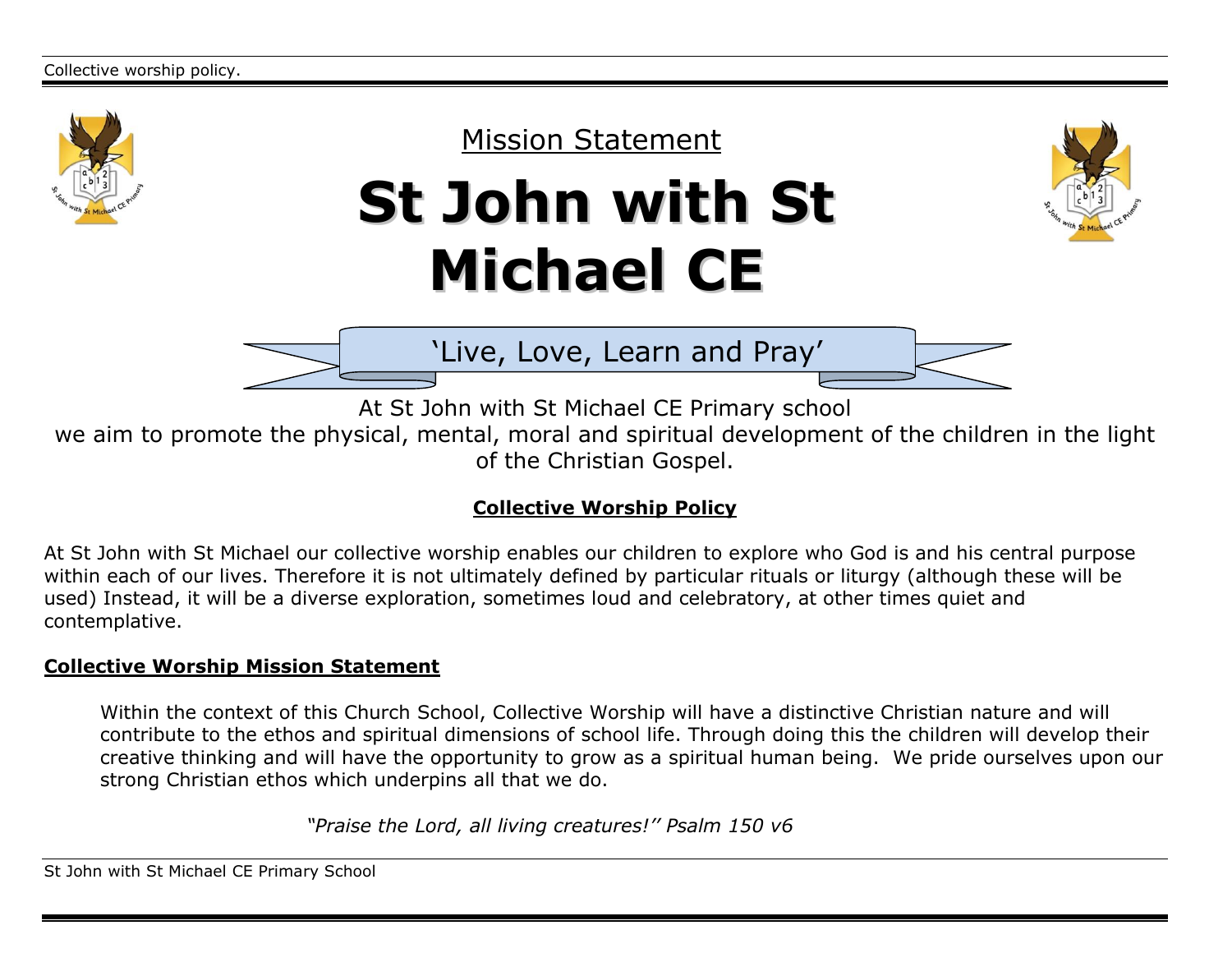# **Responsibility**

 In this Church of England Voluntary Aided School, Collective worship is in accordance with the Trust Deed and the rites, practices and doctrines of the Church of England. The management of Collective Worship is a distinctive role of the Governors and head teacher and is seen as an essential part of all pupils' education. At St John with St Michael CE primary school we have a varied range of approaches to worship whilst we remain true to our Trust Deeds and as well as drawing on our denominational heritage, we also expect to draw on the rich tapestry of practice in the world-wide Christian Church.

> *"Let us be concerned for one another, to help one another to show love and to do good. Let us not give up the habit of meeting together, as some are doing. Instead, let us encourage one another all the more, since you see that the Day of the Lord is coming nearer." Hebrews 10: 24-25*

Although Collective Worship and RE naturally complement each other and enrich one another, Collective Worship does not form any part of the time allocation for RE. The worship and prayer life of our school is not limited to the legally required daily acts of worship. Opportunities will be taken to use prayer and meditation exercises in the curriculum generally and at the end of the day as well as graces before lunch.

## **Content**

St John with St Michael CE primary school Collective Worship uses distinctively Christian foundations as content for our Collective Worship and a school Liturgy is followed during this time on Monday and Wednesday and is included in our weekly song practices and celebration assembly each Friday. The core value in collective worship is taken from our school core values and the 'Values of Life' in primary schools folder.

The core values used in school are: Creativity, friendship, compassion, resilience and respect, with other Christian values being used as themes throughout the year.

The varied range of approaches used to worship includes:

Stories, readings, drama, music, poetry, art, dance, artefacts, reflective silence and prayer. Whichever approaches are used it is important to introduce children to the key beliefs and aspects of the Christian faith and them to explore these by recognising: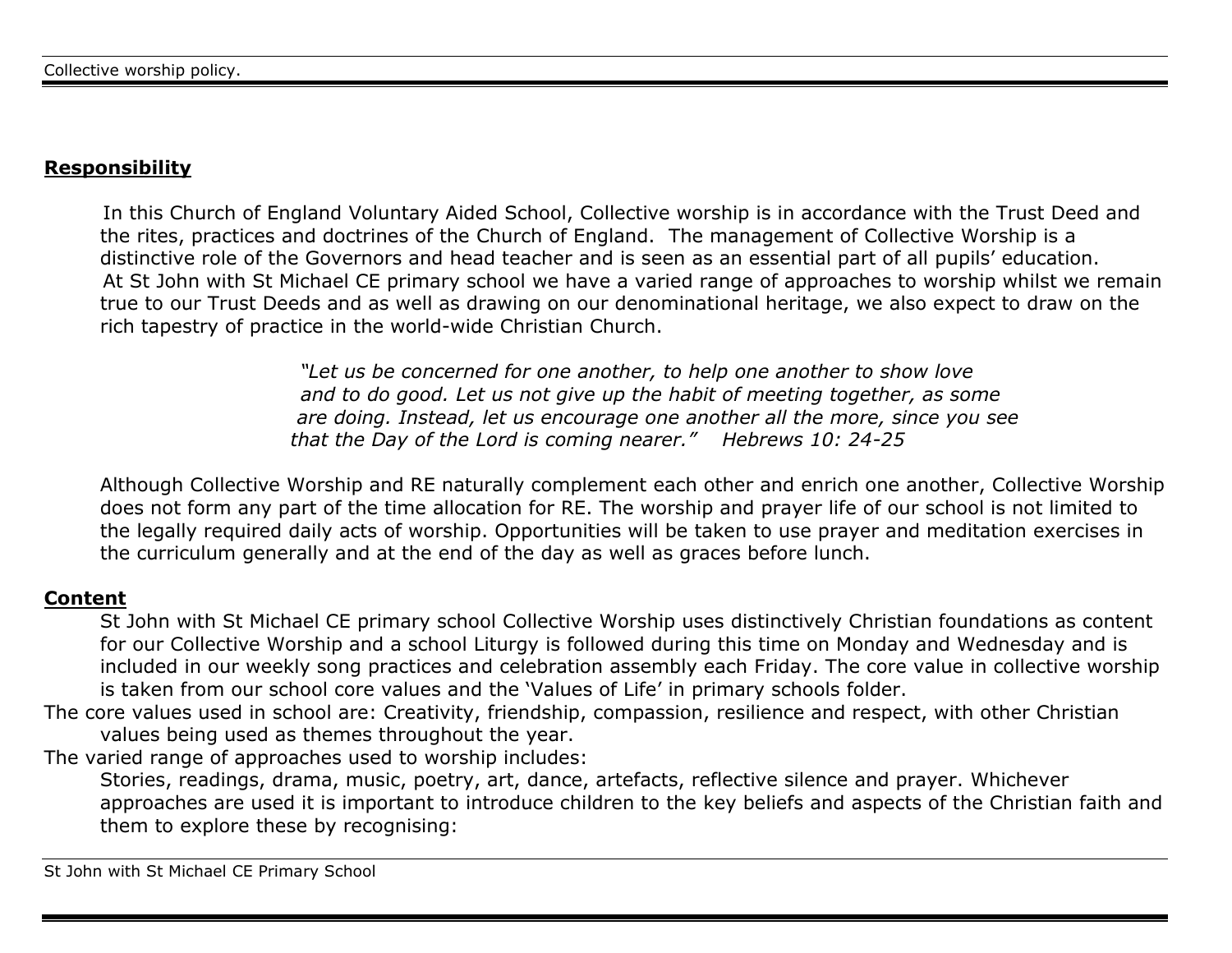Collective worship policy.

- The nature of God as Father, Son and Holy Spirit
- The nature of human beings as children of God, part of his creation and forever forgiving
- Jesus as the Son of God who, through his life, death and resurrection, broke the power of evil and restored humanity's relationship with God
- The central values of forgiveness, selfless love, redemption, goodness, compassion and charity
- The importance of prayer
- The central symbols of Christianity
- The cycle of the Church year.

## **Organisation**

Acts of Worship will be based upon chosen themes using the suggestions from the 'WOW Worship' support information and the 'Values for Life' support information. These will be used together with chosen school themes. This mixture of programmes provides the children with a varied content which we feel our children need together with the freedom to express our Christian belief. Within the programme staff are allocated times for their Act of Whole School Worship, they are given a specific theme within that which also incorporate the core values. Special Saint days will also be observed within the programme. This allocation is made by the Collective Worship co-ordinator. The approximate length of Collective Worship will last between 15-20 minutes. We aim to create a worshipful atmosphere by playing music on entry and exit and sustain this atmosphere by lighting candles to represent Jesus being with us as 'the light of the world'. Collective worship will also take place around the use of Christian symbols e.g. the cross and Christian school values, signs and artefacts.

It is expected that every class teacher will lead at least one Whole School Act of Collective Worship each half term. A local minister, linked to either our church or the local Methodist church, will also conduct a whole school collective worship session each month. Whole school Eucharist services will be held when a minister is available.

Each class will lead the school in a special class assembly during an academic year where they celebrate and show the work they have been doing. Parents are welcome to attend these assemblies and also our Celebration assemblies, held every Friday to celebrate good work. Once a week our collective worship is in the form of song practice with children learning and rehearsing songs that link with celebrations in the Christian year and our core values.

In addition to the above, class worship and reflection time will also take place on a Thursday where class teachers can lead worship in class, around a school value or theme appropriate to their class. This includes a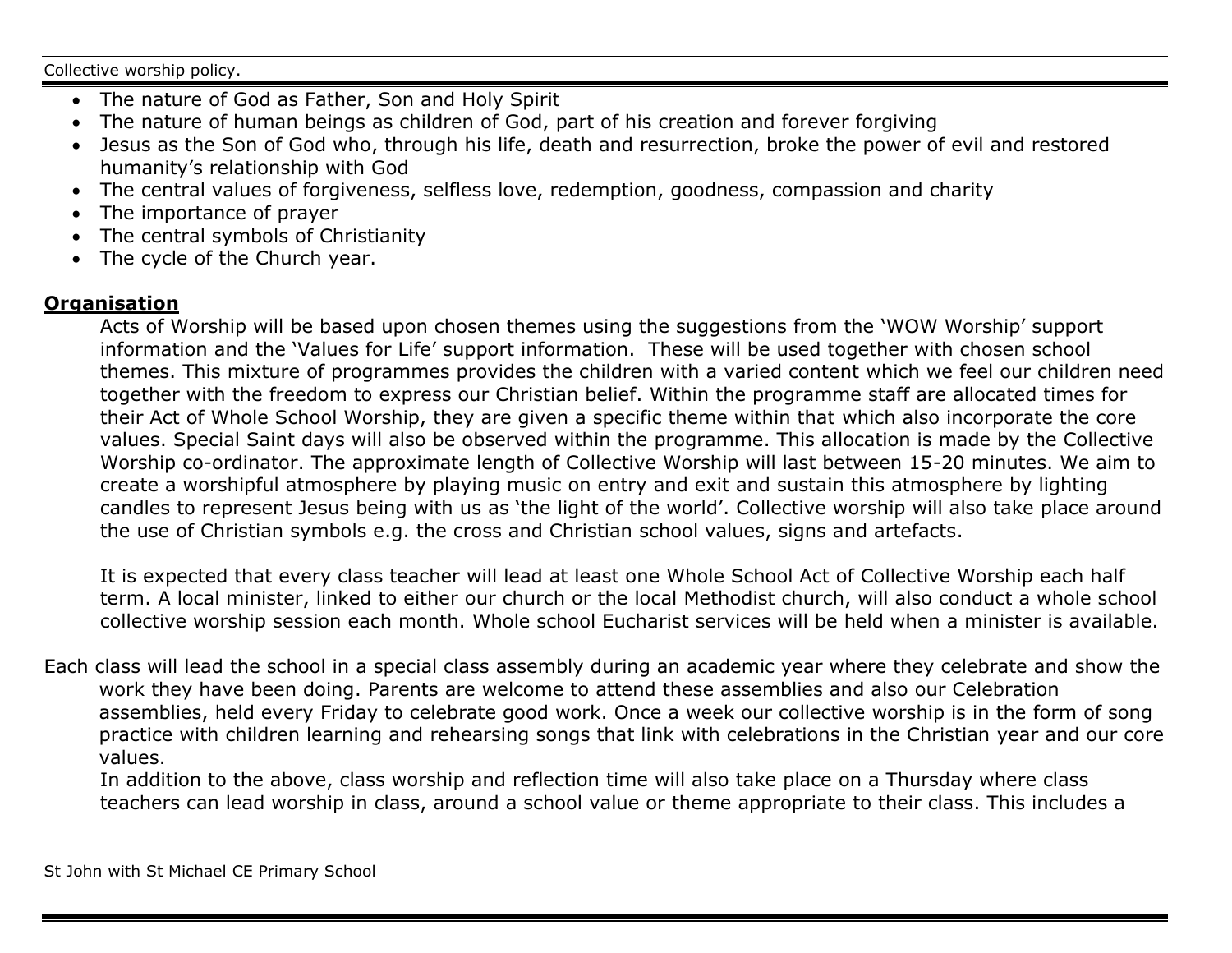'Newsround' where children keep updated with current affairs. There is a worship/ reflection corner available for the children to use in every class.

## **Links with our local Church**

St John with St Michael CE has a close link with, and use of, the local Church and relationship with the clergy and Church community. We meet in Church at least once a term for Collective Worship and any additional time depending on the Church calendar e.g. Harvest.

We also have links with the minister from Thrum Hall Methodist Church who comes into school to lead collective worship monthly and hold prayer breakfasts for the staff.

## **The aims of Collective Worship at St John with St Michael CE Primary are:**

- To *explore* and question a relationship with God, explore and question the teachings of the Bible, prayer and the school Christian Values. *Explore* what and how people worship and what it means to have faith.
- To *encounter* Christianity in action, the nature of God as revealed in Jesus, creative silence, the awe and wonder of God's creation and a relationship with God.
- To *experience* the joy and celebration of God's love. Encourage and develop children in leading worship.
- Collective worship should be an enriching experience for everyone in the school.
- Collective worship should enhance an individual's spiritual journey and relationships with God.
- Collective worship should give everyone a sense of the 'overtures' of God's love.

# **Children's Participation**

At St John with St Michael CE, we believe that children should be active participants in collective worship. Their involvement may include:-

- Preparing the hall for worship
- Question and answer time
- A time for private prayer and reflection and developing knowledge and understanding of the Big Story of the Bible
- Involvement in class assemblies
- Pupil development and contribution to whole school celebration assembly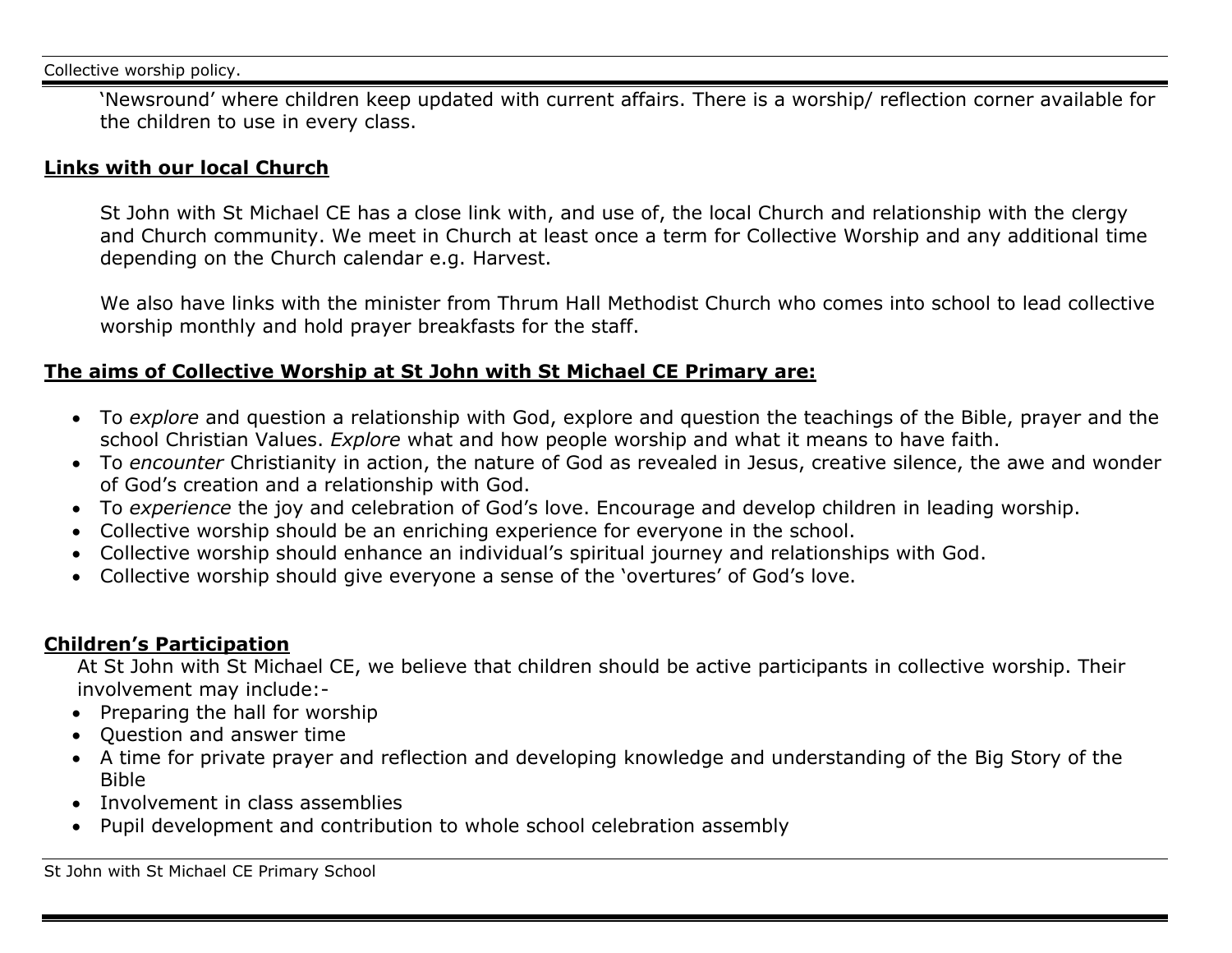An ethos group has been set up with the aim of empowering pupil voice and helping to instil our values throughout the school community.

#### **Community Involvement**

We hope that the collective worship at St John with St Michael CE helps in nurturing links between school, home, parish and the local community. Parents and friends of the school are invited for celebration assemblies, class assemblies and Church services, including Church in school. Members of the parish church form close links with the school and are members of the school governing body. The school also attends events at the Civic Hall with the Mayor and other community members, hosts Whitworth schools' Remembrance Day service at the cenotaph and supports other local events.

#### **Cross curricular links**

Collective worship themes are linked closely with the curriculum and are embedded across many topics that we plan and deliver at St John with St Michael CE primary. It reflects and shapes the core values and contributions to the spiritual, moral, social and cultural development of pupils. Issues concerning citizenship and care in our environment are also considered.

#### **Consultation, Management, Recording and Review**

It is the role of Collective Worship co-ordinator in managing Collective Worship. Each term the co-ordinator will give staff a time table showing a plan of Worship sessions, the themes they will be covering and who will be leading them. The co-ordinator will liaise with the church and develop links for home, school and community. Provision will be given for staff development for the co-ordinator and other staff members for Collective Worship. The SLT team, Governors and Vicar will monitor at least once a term.

#### **Resources**

The Collective Worship resources have been developed and are continually monitored to reflect the importance of worship in the school.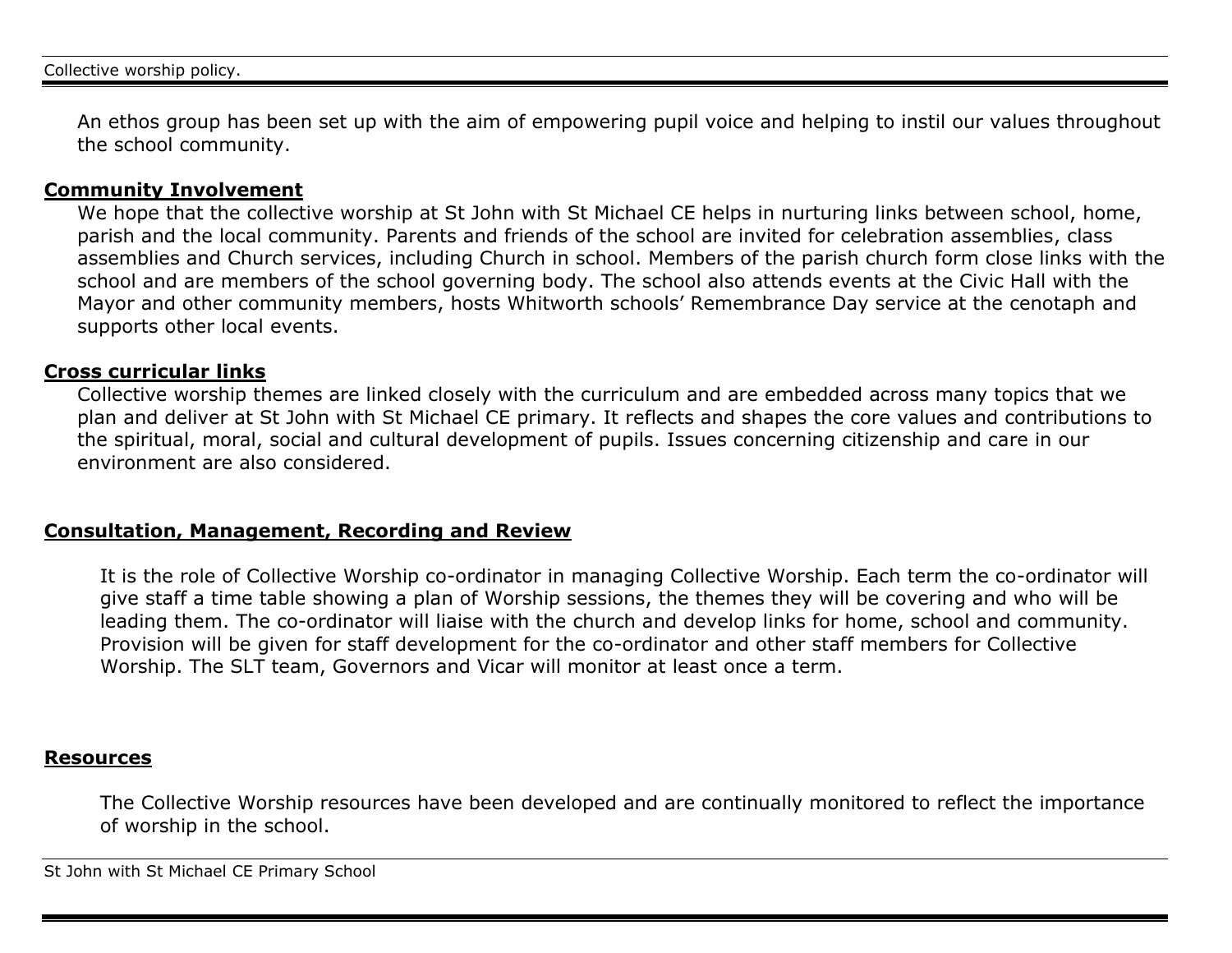Collective worship policy.

The school uses the Manchester Diocese Scheme of work, 'WOW worship' documents, 'Values for Life' worship scheme and 'A teachers dozen' scheme of work. Staff can also use a wider range of sources when planning collective worship sessions.

### **Assessment, Recording and Reporting**

Assessment takes the form of the Manchester Diocesan assessment pro forma and children evaluate their own work through talk partners and self evaluation sheets.

## **Withdrawal**

*Children –* parents do have a legal right to withdraw their children from Collective Worship in our school. However, as this is in accordance with our Church of England Foundation and this in turn is reflected in our curriculum and whole life of the school community, removal from Collective Worship will not insulate pupils from the religious life of the school.

*Staff –* if staff wish to be excused from attending Collective Worship on the grounds of their religious opinion or practice, they should inform governors, in writing, as to their reasons.

*'You are the light of the World. A city on a hill cannot be hidden. Neither do people light a lamp and put it under a bowl. Instead they put it on its stand, and it gives light to everyone in the house. In the same way, let your light shine before men, that they may see your good deeds and praise your father in heaven. ''* Matthew 5v14- 16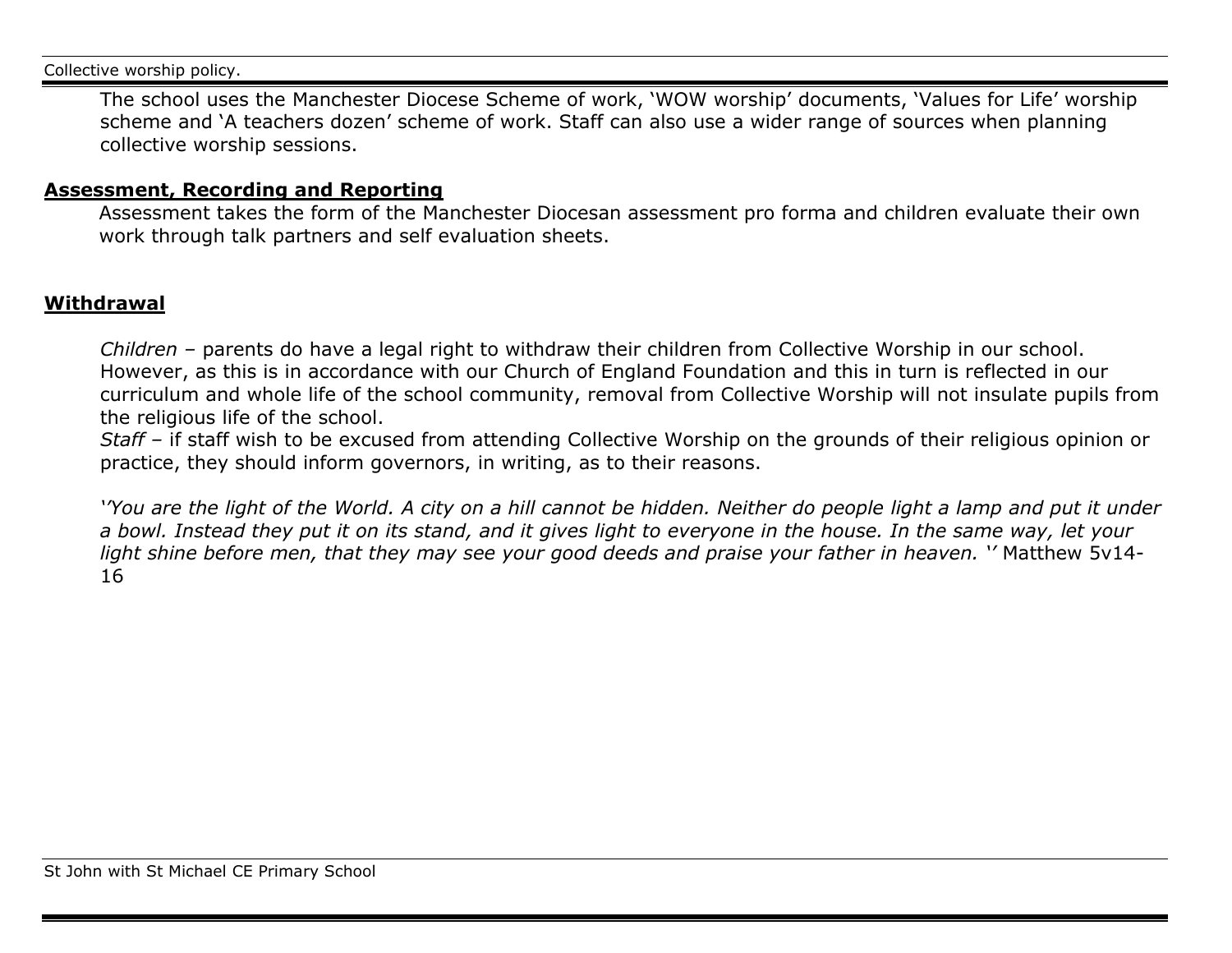## **Appendix 1 Questions about Collective Worship for the Staff and Governing Body**

- Is there a clear policy document for Collective Worship?
- Does the school policy relate to the school's Ethos and/or Mission Statement?
- Is the policy for Collective Worship being followed?
- How is the worship organised?
- Does the school have a named person responsible for Collective Worship alongside the Head Teacher?
- Is there a governor with responsibility for Collective Worship?
- Does the school prospectus clearly reflect the legal position of Collective Worship?
- Does the school prospectus refer to the school's Trust Deed?
- Does the prospectus and other school documentation reflect the value that the school and the governing body place on Collective Worship?
- Is the Collective Worship clearly planned?
- Is there a budget set aside for Collective Worship?
- Is the worship professionally resourced?
- Have staff received in-service training on Collective Worship?
- Does the Collective Worship offered in the school underpin the school's Christian ethos?
- Is the Collective Worship provided underpinned by Christian values?
- Is the Collective Worship regularly monitored and evaluated?
- Does the worship take place in a variety of groupings?
- Are staff present for Collective Worship?
- Are support staff present for Collective Worship?
- Are there opportunities for governors and parents to be present for worship?
- Are there opportunities for individual class worship within the classrooms?
- Does the pattern of worship reflect the broad spectrum of the Anglican tradition and Christian heritage?
- Does the worship allow the pupils to encounter some of the wide range of art, music and artefacts within the Christian tradition?

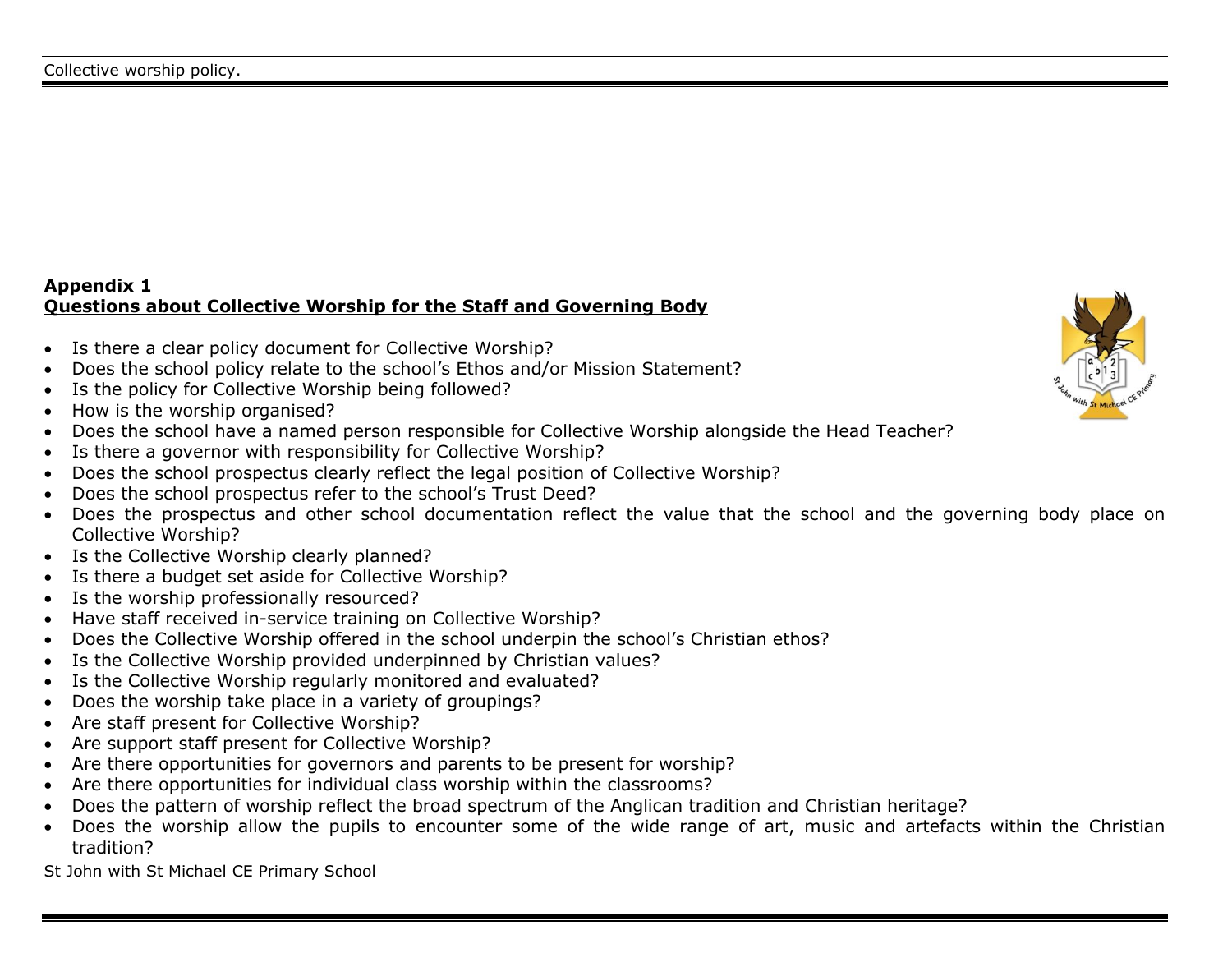#### Collective worship policy.

- Does the quality and provision of Collective Worship offer opportunities for pupils' spiritual development?
- Does the worship offer opportunities for pupils' cultural and multi-cultural development?
- Does the worship give opportunities for the pupils to explore the worldwide Christian Church?
- Does the worship provide pupils with an opportunity to worship God?
- Does the worship take place in an environment conducive to worship?
- Does the worship offer pupils opportunities to encounter the more challenging experiences of life and death?
- Does the worship provide opportunities for the pupils to share and reflect upon things that are significant and meaningful to them?
- Does the worship provide experiences that are relevant to the pupils' ages, aptitudes and family backgrounds?
- Does the worship give time for silent reflection and an exploration of inner space?
- Does the worship link into other areas of the school curriculum e.g. PSHE and circle time?
- Do the classrooms have a 'sacred space' or a table set aside with a cloth and a candle as a vehicle for prayer and reflection?
- Have the school considered other vehicles for prayer and reflection e.g. an anonymous prayer box?
- Are pupils, governors, clergy or other visitors involved in leading Collective Worship?
- Does the governing body provide guidance for visitors who lead worship?
- Does the school celebrate the Eucharist?
- Has the governing body discussed the possibility of a school Eucharist?
- Are there regular acts of worship for staff, including a Eucharist?
- Does the school have any links with other Christian denominations?
- Does the worship celebrate all that is good and express thankfulness and joy at simply being alive?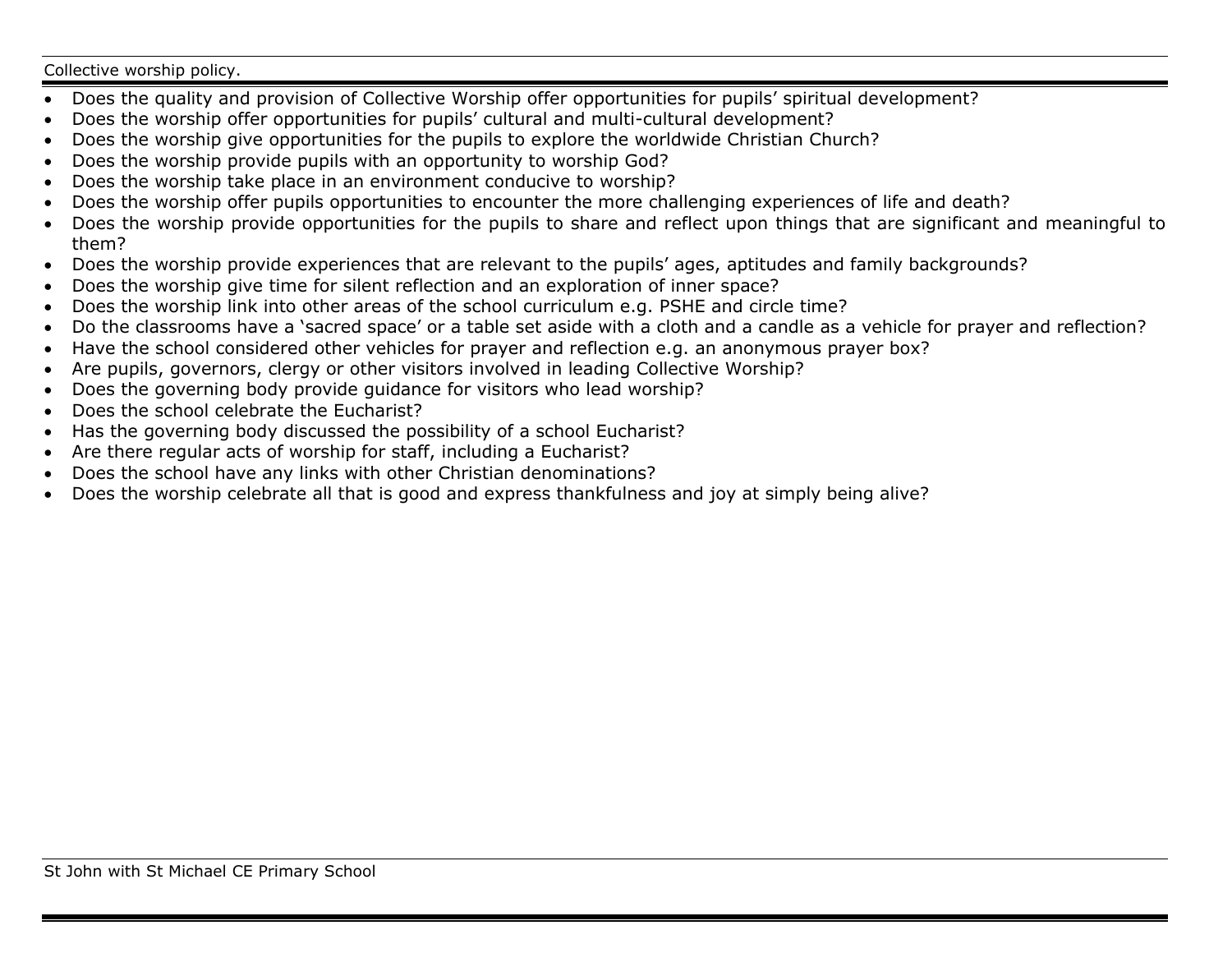### **Appendix 2**

### **Pupil Questionnaire for the Evaluation of Collective Worship**

**Is the length of our worship:** About right/ Too long/ Too short

#### **Which things do you like best in worship?**

Stories/Drama/Dance/Poems/Prayers written by pupils/Prayers written by adults/Opportunities for spontaneous prayer/Music/Singing/Quiet time/Don't mind

**Why?**

### **Which type of worship do you like best?**

Whole school/Key Stage/Year Group/Class worship/Having a visitor/Going to church

**Why?**

### **Do you like it best when?**

Adults lead worship/Children lead worship/A visitor leads worship/The priest/vicar leads worship/There is a mixture of leaders (pupils and adults)

#### **If you were able to change our worship what would you do?**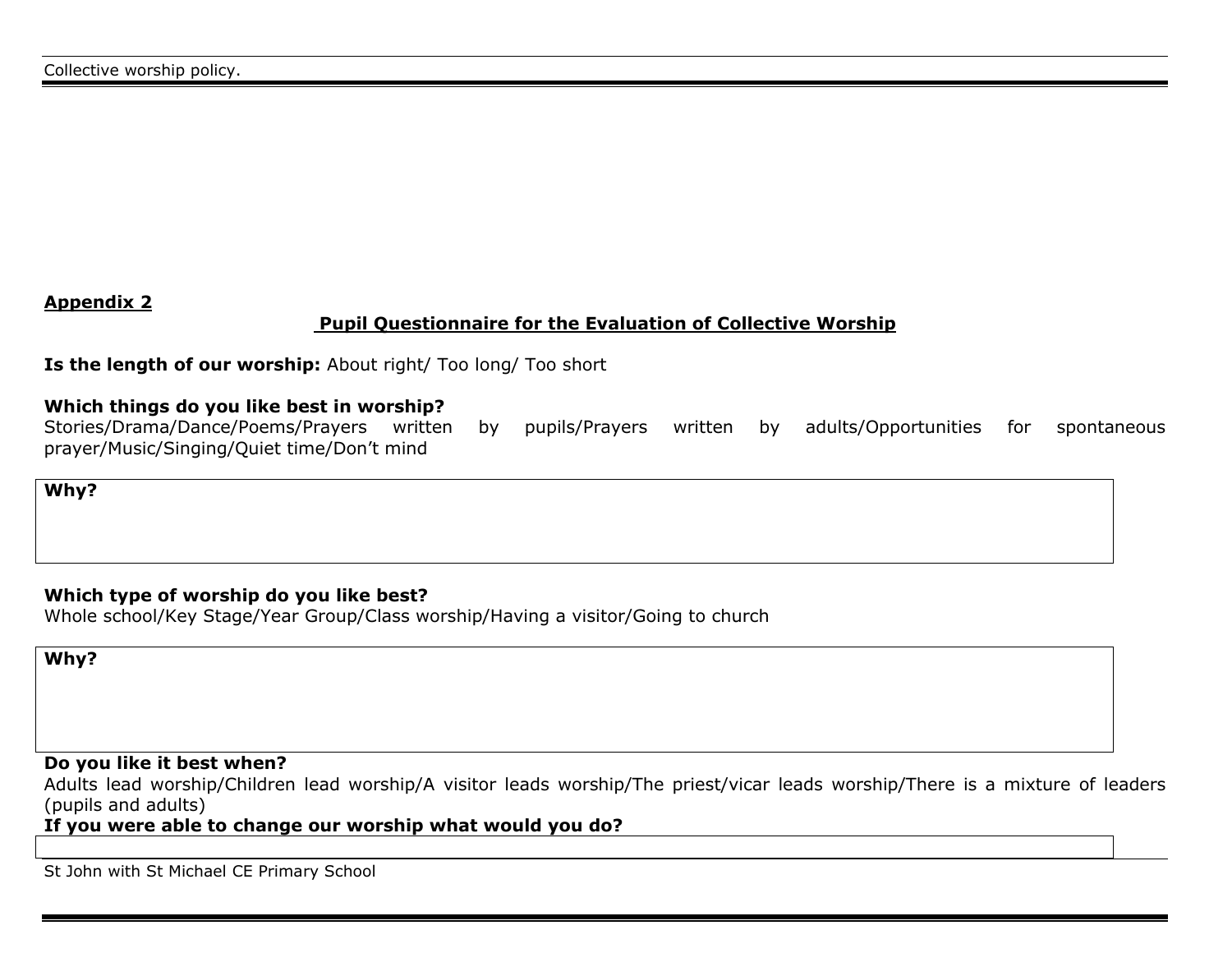### **What time of day should we have worship?**

First thing in the morning/Later in the morning/Early in the afternoon/Last thing in the afternoon/Different times on different days

### **Is there anything else you would like to say?**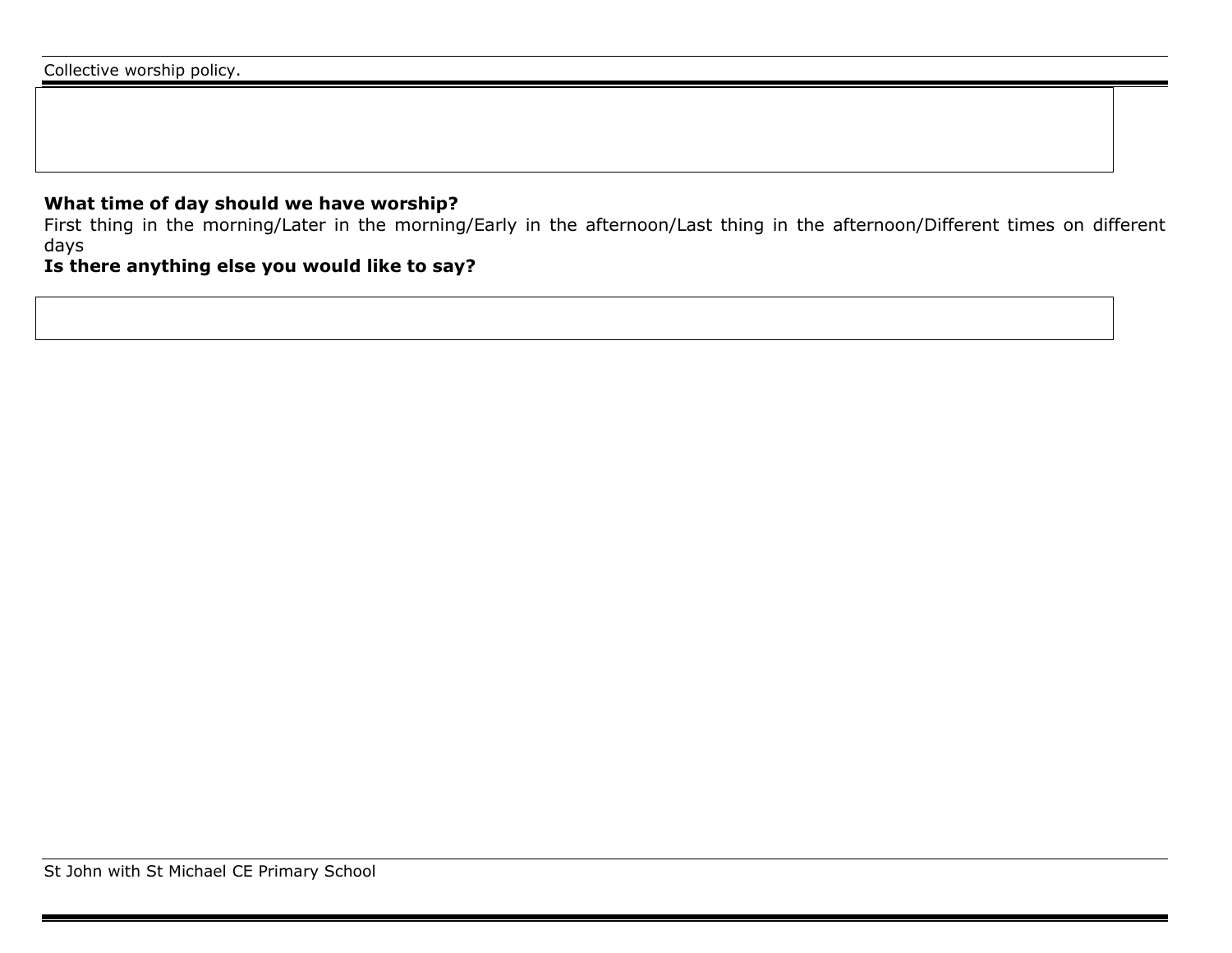





| Hymns & Music |  |  |
|---------------|--|--|
|               |  |  |
|               |  |  |
|               |  |  |
|               |  |  |
|               |  |  |

Evaluation – Adults & Children

**School Acts of Worship Record**

### **Theme:**

| Hymns & Music |  |
|---------------|--|
|               |  |
|               |  |
|               |  |
|               |  |